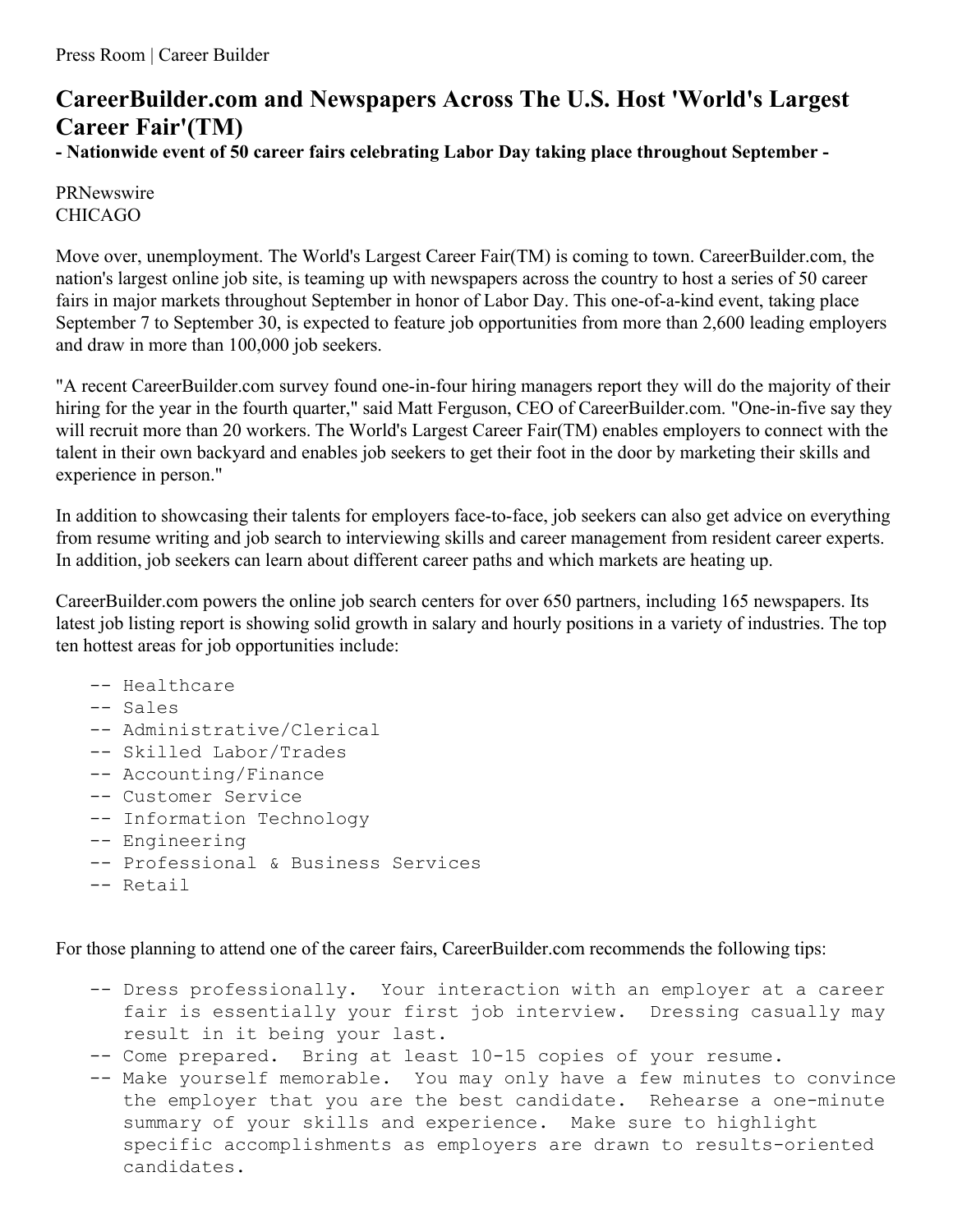- -- Do your homework. Research the companies who will be attending by checking out their Web sites ahead of time. Familiarize yourself with the company's products, news releases, work culture, etc. and reference this in your meeting with the recruiter.
- -- Show your enthusiasm. Employers are much more likely to call someone who displays genuine interest in their company and position. A take it or leave it attitude will leave the employer feeling the same way about you.

The World's Largest Career Fair(TM) is taking place in the following demographic marketing areas:

```
-- 9/7/05 Hartford Courant - Hartford/New Haven, CT
-- 9/7/05 Charlotte Observer - Charlotte, NC
-- 9/7/05 Columbus Ledger-Enquirer - Columbus, GA
-- 9/8/05 CareerBuilder.com - New York, NY
-- 9/8/05 CareerBuilder.com - Boston, MA
-- 9/12/05 St. Petersburg Times - Tampa/St. Petersburg, FL
-- 9/12/05 Hampton Roads Daily Press - Norfolk/Portsmouth/Newport, VA
-- 9/13/05 Akron Beacon Journal - Cleveland, OH
-- 9/13/05 Journal News - New York, NY
-- 9/14/05 Miami Herald - Miami/Ft. Lauderdale, FL
-- 9/14/05 Florida Today - Brevard/Miami, FL
-- 9/14/05 Des Moines Register - Des Moines/Ames, IA
-- 9/14/05 Greenville News - Greenville/Spartenburg/Asheville, SC
-- 9/14/05 Rochester Democrat & Chronicle - Rochester, NY
-- 9/15/05 Courier News, Daily Record and Home News Tribune - New York,
            NY
-- 9/15/05 El Paso Times - El Paso, TX
-- 9/19/05 Contra Costa Times - San Francisco/Oakland/San Jose, CA
-- 9/19/05 Appleton Post-Crescent - Milwaukee, WI
-- 9/20/05 Chicago Tribune - Chicago, IL
-- 9/20/05 Los Angeles Times - Los Angeles, CA
-- 9/20/05 Memphis Commercial Appeal - Memphis, TN
-- 9/20/05 Courier-Post - Philadelphia, PA
-- 9/20/05 Honolulu Advertiser - Honolulu, HI
-- 9/20/05 Lexington Herald Leader - Lexington, KY
-- 9/20/05 CareerBuilder.com - Raleigh/Durham, NC
-- 9/20/05 San Jose Mercury News - San Francisco/Oakland/San Jose, CA
-- 9/20/05 Poughkeepsie Journal - New York, NY
-- 9/20/05 Wichita Eagle - Wichita/Hutchinson, KS
-- 9/20/05 Montgomery Advertiser - Montgomery, AL
-- 9/20/05 News-Star - Monroe, LA
-- 9/21/05 Philadelphia Inquirer - Philadelphia, PA
-- 9/21/05 Arizona Republic - Phoenix, AZ
-- 9/21/05 Baltimore Sun - Baltimore, MD
-- 9/21/05 Muskogee Phoenix - Oklahoma City, OK
-- 9/22/05 Green Bay Press-Gazette - Green Bay/Appleton, WI
-- 9/22/05 Daily Camera - Boulder, CO
-- 9/22/05 Springfield News-Leader - Springfield, MO
-- 9/24/05 Juneau Empire - Juneau, AK
```